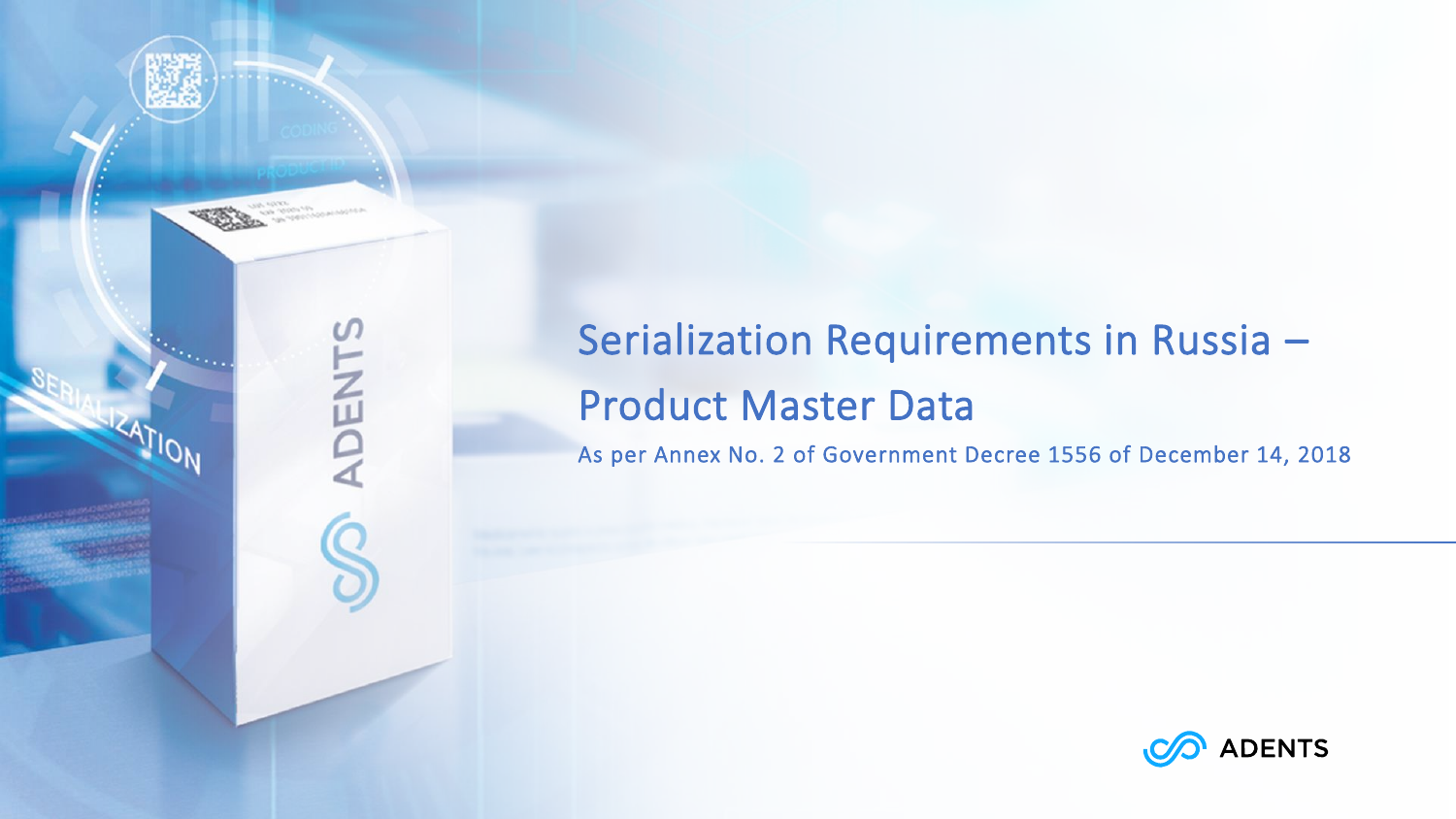### **Track & Trace in Russia - Reporting** Master Data

#### Art. 33 of Decree 1556\* says  $\rightarrow$

At description of drug products, information shall be entered in the information resource which ensures accounting and storage of reliable data on the goods according to the corresponding nomenclature of goods, and in the monitoring system by the following subjects of medicines circulation:

### (...)

in the case of drug products **manufacture outside the Russian Federation** (foreign manufacture), by the **marketing authorization holders** or owners and (or) by their **Russian representative offices** or **authorized representatives**.

The list of information to be supplied by the subjects of medicines circulation at description of drug products to the information resource which ensures accounting and storage of reliable data on the goods according to the corresponding nomenclature of goods, is specified in Annex No. 2.

#### Annex II specifies the

"**List of Information** to be Supplied by the Subjects of Medicines Circulation at **Description of Drug Products for**   $\sum$ **Human Use** to the Information Resource Which Ensures Accounting and Storage of Reliable Data on the Goods According to the Corresponding Nomenclature of Goods"

\* DECREE No. 1556 of December 14, 2018

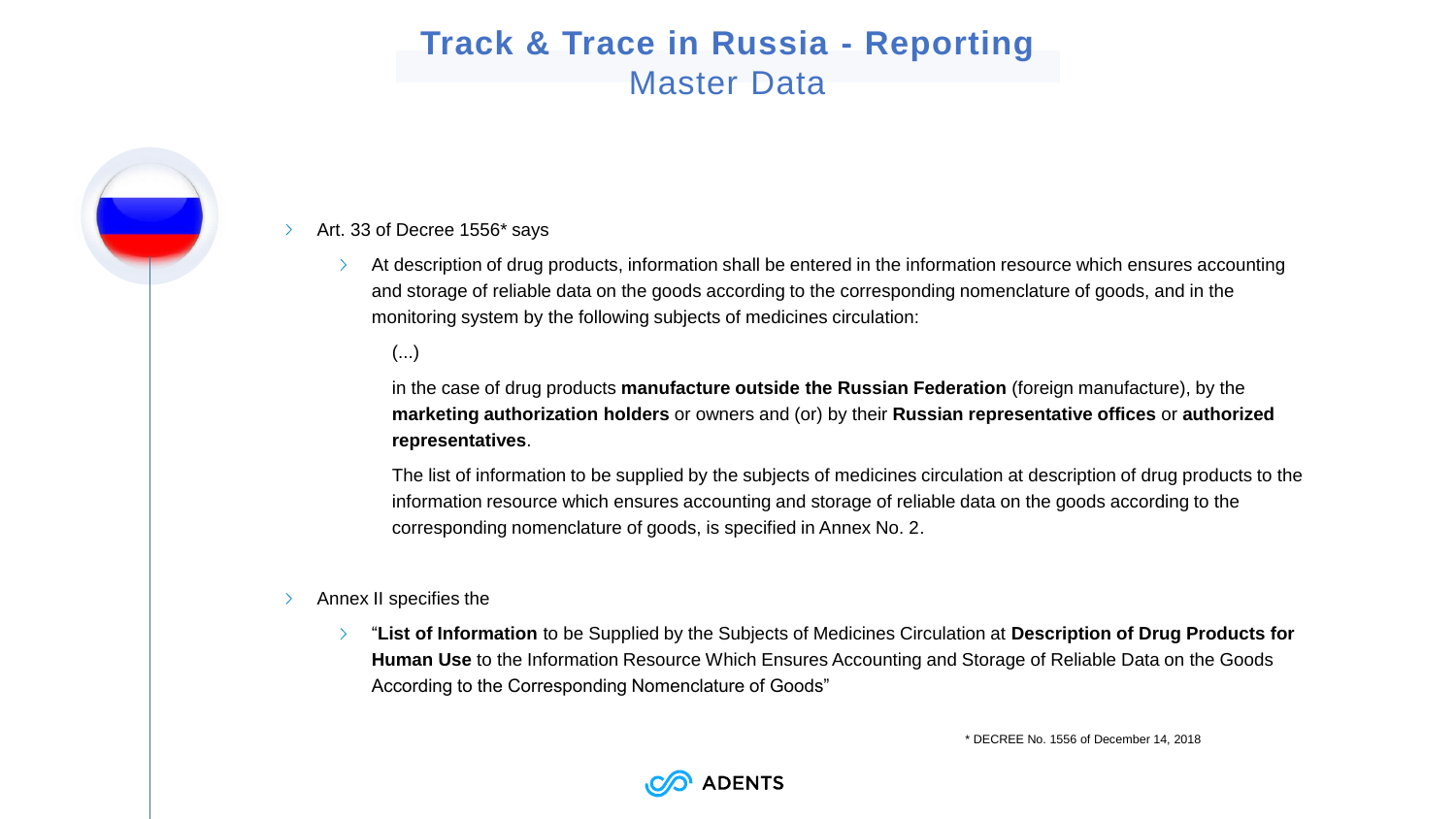## **Track & Trace in Russia - Reporting** Master Data as per Annex 2\*

- Trade name of the drug product for human use (hereinafter the drug product).
- Brand (trademark).
- Number of the marketing authorization.
- Date of state registration of drug product.
- Name of the marketing authorization holder or owner.
- Address of the marketing authorization holder or owner.
- International non-proprietary name of drug product.
- Dosage form.
- Quantity of dosage measuring units of drug product
- Type of secondary (consumer) package of drug product (in the absence thereof, primary package of drug product).
- Material of secondary (consumer) package of drug product (in the absence thereof, primary package of drug product).
- Quantity (measure) of drug product in secondary (consumer) package of drug product (in the absence thereof, in primary package of drug product).
- Existence of an unlabeled primary package of drug product inside secondary (consumer) package of drug product (in case of secondary (consumer) package of drug product).
- Description of unlabeled primary package of drug product inside secondary (consumer) package of drug product.
- Name of filler (packer) (to be filled in if filling (packaging) takes place in the Russian Federation).
- Address of filler (packer) into secondary (consumer) package of drug product (in the absence thereof, into primary package of drug product) (to be filled in if filling (packaging) takes place in the Russian Federation).

\* DECREE No. 1556 of December 14, 2018